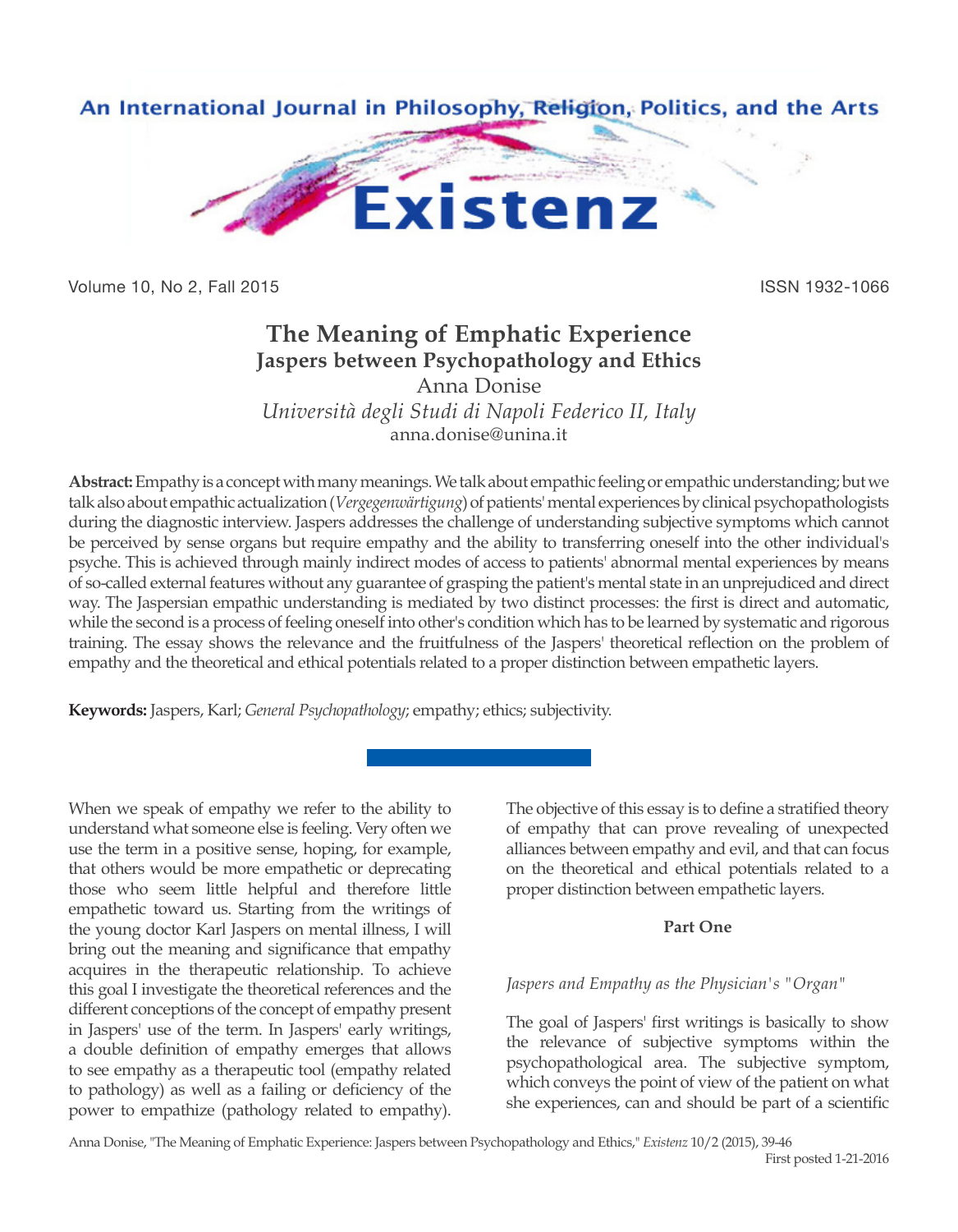investigation on mental illness and must, therefore, be the subject of a methodological reflection. In fact, if it is true that I do not have direct access to the other's mind and subjective experience (that is, if it is true, that I do not have a direct perception of it), it is also true that, starting from her bodily behavior, from her expressions and her words, I am capable to relate, to empathize with her feelings.

In a 1910 essay, Jaspers writes that empathy *Erlebnisse* constitute a real organ for the psychopathologist, just like the organs of sense he uses for the observation of physical phenomena.<sup>1</sup> Later in a 1912 essay, Jaspers starts from the comparison between empathy and perception mediated by the sense organs.<sup>2</sup> The subjective symptom is grasped, Jaspers writes, through a *Miterleben*, a kind of shared experience. Jaspers is fully aware of the fact that, in relying on the sense organs, the natural sciences like histology can repeat the observation and verify it much more simply, while empathy presents significant difficulties. However, he says, "certainty is achieved in principle the same way, through the comparison, repetition, verification of the experiences of empathy and presentifications.... Uncertainty dominates in both areas. That it is greater on the psychological side is not contestable. But this is only a difference of degree" (*PFP* 319).

Nonetheless, in this essay Jaspers emphasizes another aspect that, later on, he resumes in his *General Psychopathology*: "this identification, this emphatization occurs anyway, without requiring reflection" (*PFP* 316). In human relations, and therefore also in the relationship between the psychiatrist and his patient, each incorporates part of the experience of the other, part of his feeling. From this element, which is described as a fact, Jaspers emphasizes the need—in the case of a clinical relationship—to thematize this *datum*, so as to avoid the risk that it remains "an experience and not conscious knowledge" (*PFP* 316). The point is for the psychiatrist to have "a collection of conscious

experiences, experiences that he can compare clearly as they are not just vague impressions and 'feelings'; experiences that he can order, define, test" (*PFP* 316). Jaspers then tries to indicate what are the tools or the means by which to empathize with the experiences of the other:

- \* Observe his gestures, posture, changes in complexion and eyes
- \* Ask questions to hear the patient's point of view on his condition and
- \* Let the patient resort to free self-descriptions about his disease

Note the difference between the means listed, which I will resume in Part Two. The first involves an emotional and immediate involvement, while the others have to do with the telling of the experience that becomes, from Jaspers' perspective, one of the key tools to empathize with the other.

In theoretical reflection on mental illness, Jaspers notes, it seems that this element of empathy—the ability of the doctor to grasp the patient's experience is a merely subjective skill, an individual characteristic that is not required from all. Jaspers analyzes the risk of such an attitude, repeatedly and clearly expressing the need to conceive in scientific terms of the use of subjective symptoms in psychopathology. Jaspers seems to say: We somehow grasp the experience of the other even if, of course, we do not have direct perception of it. How can we try to give scientific validity to this knowledge? And in particular, how should we treat, as psychopathologists, such knowledge of the other?

To find an answer for these questions we need to look more closely at the object of our reflection: What is empathy? In *PFP*, Jaspers does not refer to much secondary literature on the topic. However, he quotes the important talk that Moritz Geiger gave in 1910 at the Fourth Congress of Experimental Psychology who delivered a kind of accurate and analytical overview.<sup>3</sup> Geiger's text had already been appreciated by Edmund Husserl and was a great way to gain an insight on the various theories of the theme of empathy.<sup>4</sup> This essay is

<sup>4</sup> Edmund Husserl, "Philosophie als strenge Wissenschaft," *Logos. Internationale Zeitschrift für* 

<sup>1</sup> Karl Jaspers, "Die Methoden der Intelligenzprüfung und der Begriff der Demenz. Kritisches Referat (1910)," in *Gesammelte Schriften zur Psychopatologie*, Berlin/Heidelberg: Springer 1963, pp. 142-190, here pp. 142-3.

<sup>&</sup>lt;sup>2</sup> Karl Jaspers, "Die Phänomenologische Forschungsrichtung in der Psychopathologie (1912)," in *Gesammelte Schriften zur Psychopatologie*, Berlin/ Heidelberg: Springer 1963, pp. 314-328. [Henceforth cited as *PFP*, all translations are by the author.]

<sup>&</sup>lt;sup>3</sup> Moritz Geiger, "Über das Wesen und Bedeutung der Einfühlung," *Bericht über den vierten Kongress für experimentelle Psychologie in Innsbruck vom 19. bis 22. April 1910*, Leipzig: Barth 1911, 29-73. [Henceforth cited as *WBE*, all translation by the author.]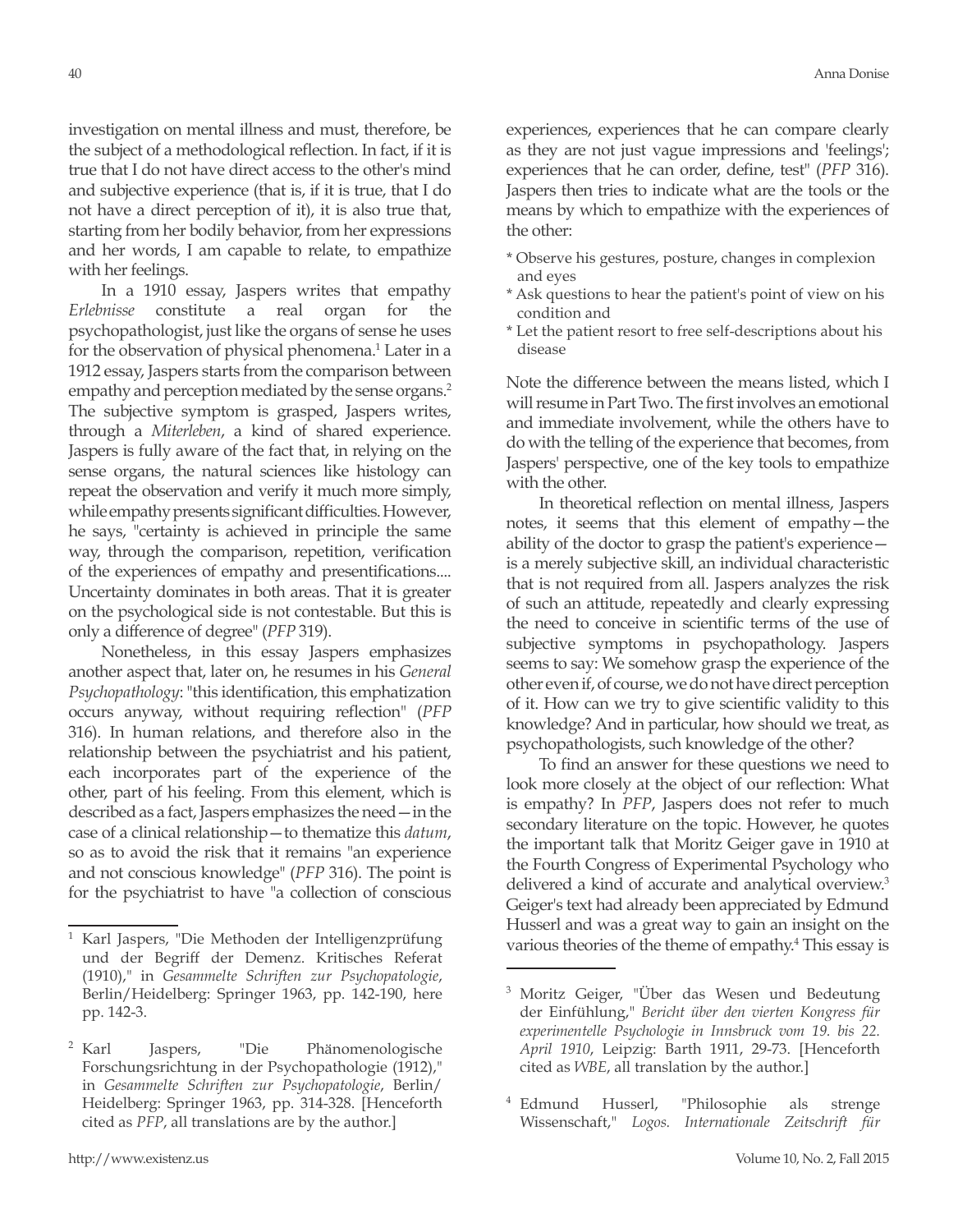essential to understand Jaspers' perspective.

#### *Human and Non-Human*

"The starting point of the theories of empathy was not...the problem of understanding other people, but the animation of the subhuman world" (*WBE* 58), writes Geiger. In 1872, the philosopher and historian Robert Vischer coins the term *Einfühlung* (empathy) in aesthetics to indicate the transposition of organic sensations to the aesthetic object itself: "We have the extraordinary ability to attribute and incorporate our own form in an objectual form."<sup>5</sup> The disquiet of a stormy sky or the joyfulness of a Spring sunset are, first and foremost, qualities of the human being projected and, therefore, contained in the landscape that expresses to an aesthetic consideration—precisely those qualities. But it is also through empathy that some objects, albeit inanimate, are animated and personified, like the trees of a forest that seem to reach out.<sup>6</sup> In his view, it is empathy that has led to all the various mythicalreligious personifications of plants and animals present in every culture. For Vischer, the body is called upon in its entirety on every perceptive occasion.

However, it was the philosopher and psychologist Theodor Lipps who gave fame and importance to the term.<sup>7</sup> Lipps was also primarily interested in the empathic relationship with things, but the significance he attributed to "empathy" prompted him to devote his attention to interpersonal empathy as well, taking the concept of empathy outside the strictly aesthetic sphere. When I am faced with another subject I do not find a stationary and inanimate object; on the contrary,

- <sup>5</sup> Robert Vischer, "Über das optische Formgefühl. Ein Beitrag zur Ästhetik (1872)," in *Drei Schriften zum ästhetischen Formproblem*, Halle a.d. Saale: Max Niemeier Verlag 1927, pp. 1-44, here p. 22. [Henceforth cited as *OF*, all translations by the author.]
- <sup>6</sup> For example, "In the branches of that tree we nostalgically open our arms" (*OF* 23) or later, "The tree inclines and shakes his head as if it were an exhausted human being" (*OF* 32).
- <sup>7</sup> Theodor Lipps, *Leitfaden der Psychologie*, 3rd edition, Leipzig: Wilhelm Engelmann Verlag 1909, ch. XIII, 222- 41; and Theodor Lipps, "Einfühlung und ästhetischer Genuss," *Die Zukunft* 54/January (1906), 100-114.

I am faced with the expression of spontaneity and sentimental liveliness. And then it happens that things go exactly the same way as they do with objects: in *Einfühlung*, the observer feels in an immediate way what the observed subject experiences. Lipps strongly emphasizes the instinctive and immediate character of the empathic relationship, explicitly rejecting an analogical conception of empathy: In the act of empathy I do not need to think and build an analogy in which I imagine how I would feel if I were in the other's place.

Lipps gives a well-known example: A viewer observes an acrobat performing a dangerous performance and literally experiences the acrobat's suspension; he reproduces within himself the same movements, he mimics the observed actions and, in this way, the viewer identifies completely with the acrobat, becoming "at one" with the performer and, at the same time, objectifies himself in the acrobat.<sup>8</sup> According to Lipps, in true empathy there is no distinction between my own self and that of others. For example, I am at one with the acrobat and, observing his behavior, I innerly participate in his movements. Only by dismissing full empathy and reflecting on my own reality, I realize that we are separate.

The problem of Lipps' system can be clarified if like Geiger—we refer to the distinction made by Stephan Witasek between a model considering the experiences of empathy as a principle of representation and a model considering them on the basis of actuality.<sup>9</sup> The first model posits that, in empathizing the other's sadness, I represent such sadness; for those who support the actuality of the experience of empathy, the sadness of others is truly experienced by me as my own sadness. In the case of Lipps' acrobat, there is a clear example of actuality: I do not try to put myself in the place of the acrobat. On the contrary, watching him, I instinctively imitate his movements, and his experience, which is reflected in his movements, becomes my experience; his fear, dizziness, and emotion are my own. These are my own experiences that I tend to attribute—as in a mirror—to the acrobat.

Not coincidentally, after the discovery of mirror neurons, Lipps' theory of empathy has come back in the

*Philosophie der Kultur* 1/3 (1910–11), 289–341, here p. 322. [All translations by the author.]

<sup>8</sup> Theodor Lipps, *Asthetik. Psychologie des Schönen und der Kunst*, Vol. I, Hamburg: Voss 1903, p. 122.

<sup>9</sup> Stephan Witasek, "Zur psychologischen Analyse der ästhetischen Einfühlung," *Zeitschrift für Psychologie und Physiologie der Sinnesorgane* 25 (1901), 10-11. [Witasek was a pupil of Alexius Meinong in Graz.]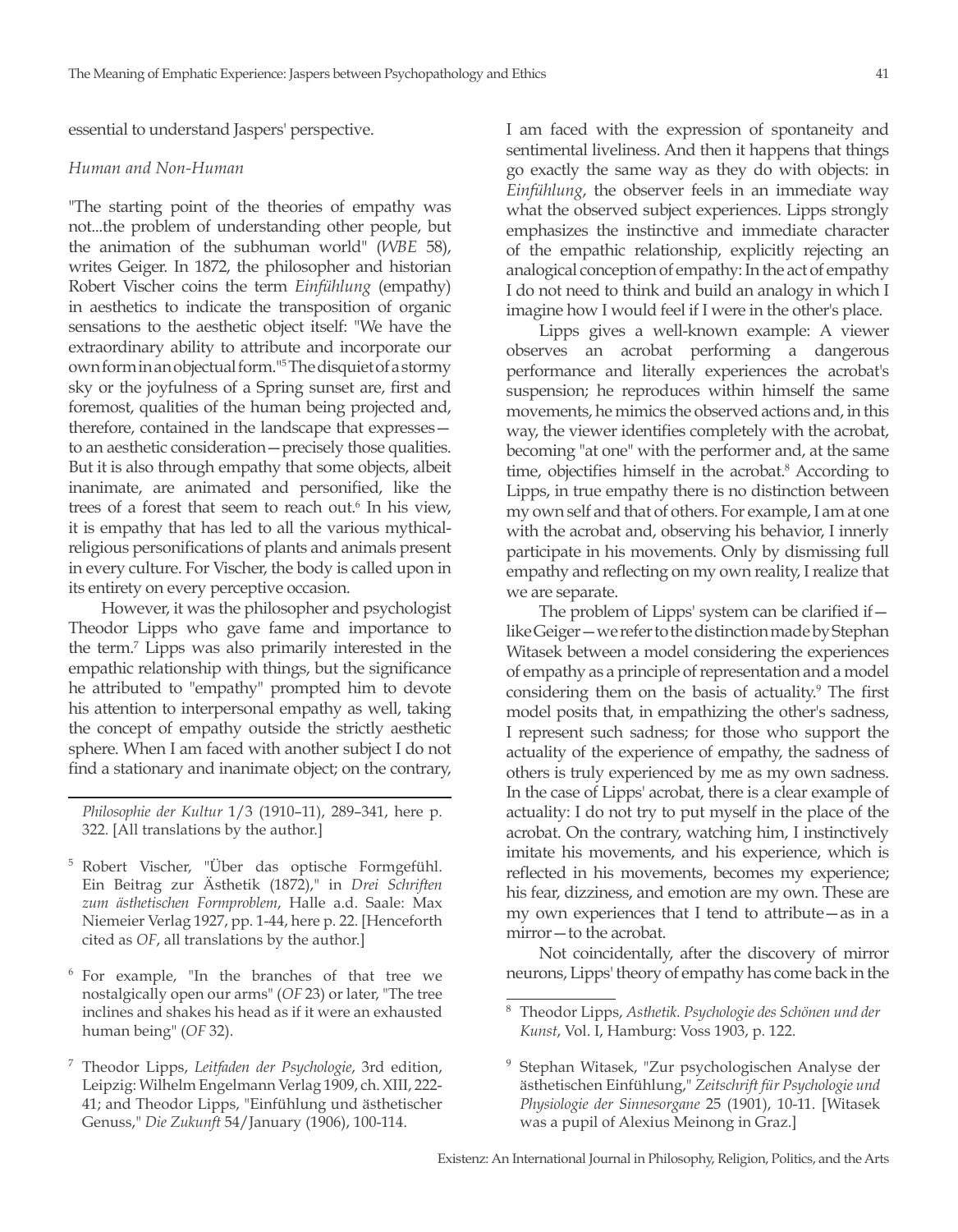spotlight. The équipes of researchers led by Giacomo Rizzolatti at the University of Parma have shown that when we observe someone perform an action some areas of the brain are activated—in particular, the same neurons that are activated in us when we do what we are observing ourselves.<sup>10</sup> The experiments were conducted first on macaque monkeys, then on humans and the results are substantially similar. This is why these neurons are called "mirror." According to these researchers, the understanding of gestures is made possible by the reciprocity of my intentions and the actions of others, of my actions and the intentions readable in the conduct of others. It is as if the intention of the other lived my body or as if my intentions lived in theirs. The idea is that through a kind of mimesis and in this sense we are not far from Lipps' acrobat empathy can be explained from a scientific point of view.

Conversely, theoreticians of representation stress that the emotion of the other is not our emotion. Thinking of the feelings of empathy as a representation means stating that the feelings of the other are "only represented, not given in full and actual reality, inasmuch as I'm not angry myself when I see a man in anger" (*WBE* 34). Assuming that the feelings of empathy are representations leads, however, to a number of problems: if, in fact, the anger of the other stands before me as if it were an object completely foreign to me, just like a color that I see before me, then it does not make much sense to speak of empathy (*WBE* 35). Such a representation of the experience of the other does not involve our own emotional experience and, therefore, seems to be unrelated to the present attempt to describe empathetic experiences.

## *Empathy and Phenomenology*

Jaspers tackles rather briefly the issue posed by Geiger's essay. The work on the phenomenological method in psychopathology must merely find a kind of implementation of knowledge deriving from empathetic experience and, above all, pose the problem of its validity. At least here, it is not relevant to investigate the genetic origin of these experiences: they are given and allow us to relate to each other. So, in Jaspers' work, the understanding of the theoretical status of the experience of empathy is hastily assigned

to a comparison: "whether we recall our own mental experiences of the past or those of other people is roughly the same" (*PFP* 319).

This way Jaspers seems to not accept the dichotomy of theories of actuality and theories of representation, as he refers to Husserl's perspective according to which empathy belongs to the large group of presentifications (*Vergegenwärtigungen*). Unlike perception, whose object is given to it in a originary way, all acts which require a becoming present to the consciousness of something (which is not given in the flesh) are presentifications: memories, fantasy, hopes, and empathetic acts.<sup>11</sup> These acts are present in my experience, but their object is not originary as it is not present in the flesh. The other's pain comes to be part of my experience but is not my pain. If we understand empathy as an experience in which the emphatizer becomes at one with the empathized we would not be able to describe the intersubjective relation nor, therefore, the therapeutic relation between them.

A few years later, Edith Stein focused on the issue even more clearly. Lipps completely nullifies the difference between the other's experience and one's own.12 On the contrary, Stein argues, "I am not 'at one' with the acrobat, I'm only 'close' to him, I do not really follow his motion, I *almost* do it. This does not only mean that I don't externally perform his movements, as Lipps himself underlines, but that even what internally corresponds to his movement in me – the experience of the 'I move' – is not something originary" (*PE* 16). It seems evident that, when we emphatize with someone else's feelings or actions, we do not reproduce their gestures or motions nor do we identify of become at one with their psychic experience.13

<sup>&</sup>lt;sup>10</sup> See for example, Giacomo Rizzolatti and Laila Craighero, "The Mirror Neuron System," *Annual Review of Neuroscience* 27 (2004), 169-92.

<sup>11</sup> Edmund Husserl, *Ideas Pertaining to a Pure Phenomenology and to a Phenomenological Philosophy. First Book: General Introduction To A Pure Phenomenology*, transl. Fred Kersten, Dordrecht: Kluver Academy Publisher 1983, p. 79. [Henceforth cited as *IPP*]

<sup>&</sup>lt;sup>12</sup> "Were this description correct, the distinction between foreign and our own experiences, as well as that between the foreign and our own 'I,' would actually be suspended." Edith Stein, "On the Problem of Empathy," in *The Collected Works of Edith Stein, Sister Teresa Bendicta of the Cross Discalced Carmelite, Vol. Three*, ed. and transl. Waltraud Stein, Dordrecht: Springer 1989, p. 16. [Henceforth cited as *PE*]

<sup>&</sup>lt;sup>13</sup> Husserl said that only my experiences are given in originary way, and I can only access them reflectively: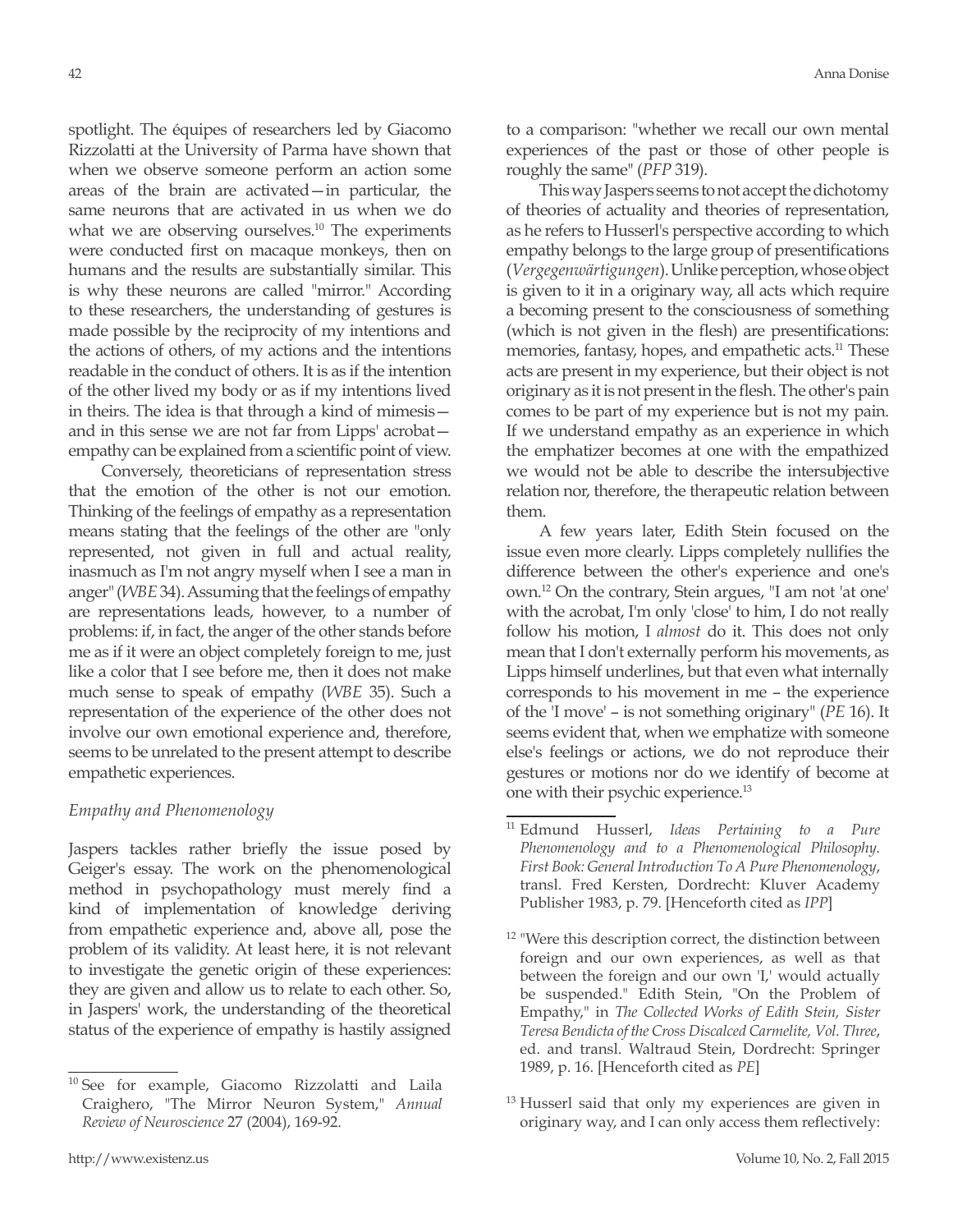Following these theories we do not get to the other's experience but to "our an experience of my own that arouses in me the foreign gestures witnessed" (*PE* 22). Lipps' fundamental error was to mistake empathy (*Einfühlen*) and unipathy (*Einsfühlen*). The latter is an experience in which the self is able to dissolve in the other. The criticism made by phenomenologists to Lipps shows how, in the case of psychic contamination or even unipathetic fusion, the other's experience is no longer taken as extraneous but becomes our own: We are the ones living a certain emotion in which our own experience manifests itself and not someone else's.14 The criticism made to this conception is that empathy is thus reduced to a mechanism that makes us able to relate the other's feeling to our own without us recognizing an authentic otherness. The other's pain and joy are brought back to our own experience: to our pain and our joy. Imitation does not entail understanding the other,15 because if we ground the latter on an innate imitation mechanism, what we understand would only be our own experience and empathy would substantially amount to a projection of our experiences, not an understanding of the experiences of others.

#### *The Problem of Validity*

There is another reference that, although not mentioned in these pages, is essential to understand the problems leading Jaspers to articulate his reflection on empathetic experience. When Jaspers reflects on the possibility of

"Perception and perceived form essentially an unmediated unity." On the contrary the experience of the other manifests itself only in an indirect and not originary manner (see *IPP* 79).

- <sup>14</sup> Stein's example is very clear: "A child seeing another crying cries too" (*PE* 22). Other examples, according to Scheler, are: the masses who identify with the leader, losing the ability to decide for themselves, forms of worship in which the adept is identified with the god and "possessed" by him, etc. Max Scheler, *The Nature of Sympathy*, transl. Peter Heath, Hamden: Archon Books 1970, pp. 23-24. [Henceforth cited as *NS*]
- <sup>15</sup> Scheler emphasizes that we are able to understand situations of which we have no experience, suffice it to think of the case of those who understand the anguish of someone drowning without the need to experience a real death anxiety. Lipps' theory contradicts the phenomenal fact that, albeit understanding it, we do not really experience the other's feeling. See *NS* 11.

referring to empathy in the investigation of the subjective symptom, the question of the validity of empathetic knowledge arises as a priority. The most immediate theoretical reference to this topic is the methodological reflection of Max Weber, as Jaspers regularly attended the so-called Weber Kreis since 1909, a sort of intellectual circle held at Weber's house on Sunday afternoons.16 In his *Roscher and Knies*, <sup>17</sup> Weber deals at length with the issue of the possibility of empathetic understanding. In particular, in the third part, which appeared in 1906, he points out that the subject assumes the empathic experience of others experience "as an object" (*RK* 69). This is not merely an irrational experience, and Weber tends to emphasize that even in the strictly intellectual understanding of the other there are many empathetic moments. Moreover, if the goal of the investigation is knowledge, we have to select some elements of this empathic understanding, in accordance with the purpose we have set ourselves.

In this sense Jaspers is raising the question of the validity of the subjective symptom in a Weberian perspective: we must not ask whether there is an empathic relationship that characterizes human relations (as there is no doubt about it), but rather define its empirical validity. Weber writes,

the acquisition of knowledge is concerned, the role that falls to "intuition" is by its very nature—as was already shown above—the same in all areas of knowledge; there is only a variation—depending on the cognitive goal—in the degree to which we then, when we process [the material] intellectually, are able to, and wish to, attain precision of the concept in all respects. The logical structure of knowledge, however, only manifests itself when its empirical validity in the concrete case is problematical and therefore has to be demonstrated. [*RK* 71]

In his 1912 essay on the phenomenological nature of psychopathology, Jaspers resumes almost literally this point of Weber's reflection, referring to a difference of degree in the validity of psychopathological

<sup>16</sup> Paul Honigsheim, "Der Max Weber-Kreis in Heidelberg," *Kölner Vierteljahrsschrift für Soziologie* 5/3 (1926), 270-287; and Karl Jaspers, Heidelberger Erinnerungen, Berlin: Springer, 1961.

<sup>&</sup>lt;sup>17</sup> Max Weber, "Roscher and Knies and the Logical Problems of Historical Economics," in Max Weber: *Collected Methodological Writings*, eds. Hans Henrik Bruun and Sam Whimster, Routledge: New York 2012, pp. 3-94. [Henceforth cited as *RK*]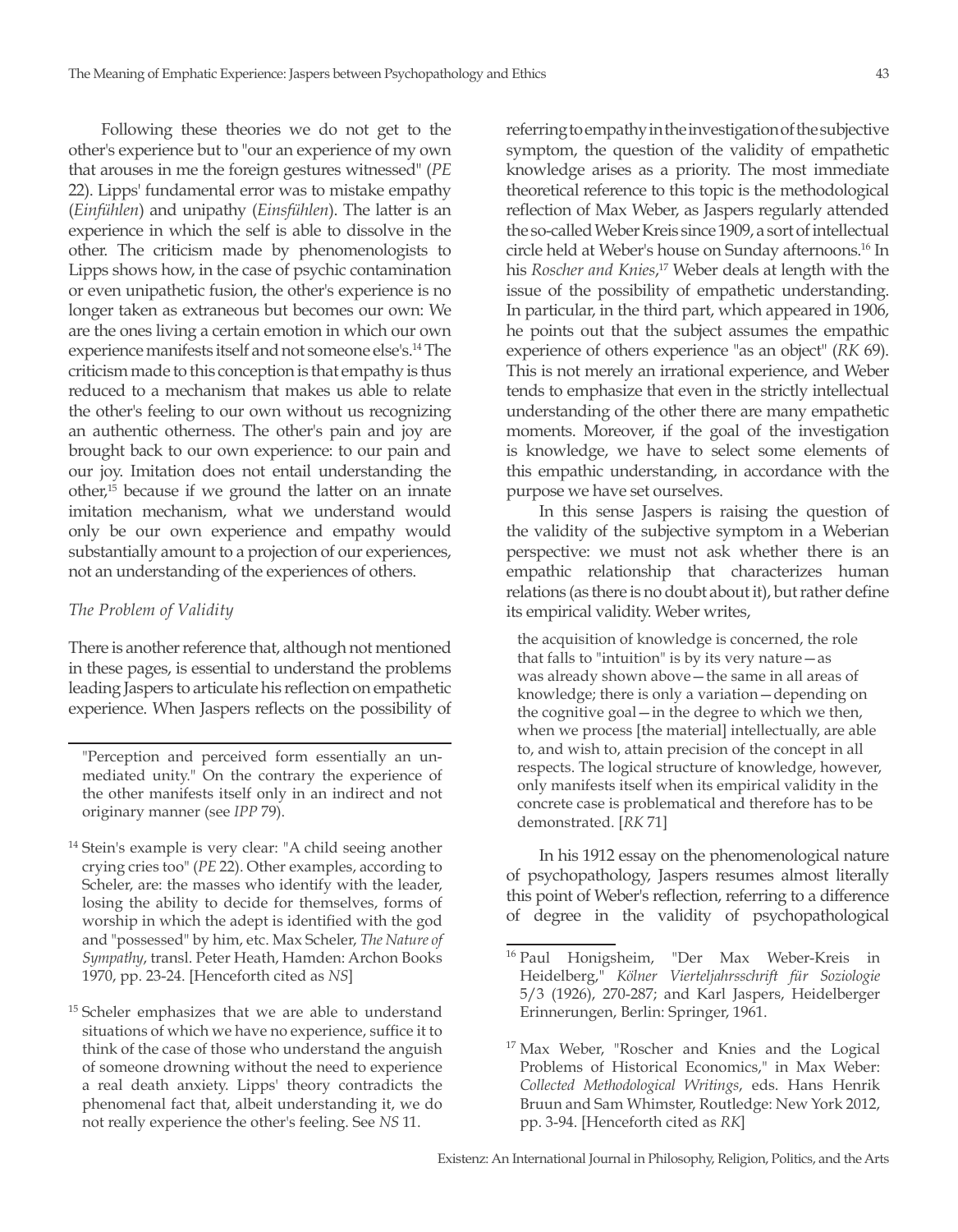knowledge compared to that of a natural science, such as histology. Weber problematizes the use of empathy in psychopathology, criticizing "empathetic psychoanalysis" (*RK* 71). The problem, he poignantly states, is that the validity of the results of an empathetic investigation of an ill psyche will be "quite uncertain" (*RK* 72) until we manage to link the empathetically reproduced psychic connection to the concepts gained through general psychiatric experience. This is the very task that Jaspers set himself in his phenomenological writings: to show that it is possible to resort to empathetic experience in a therapeutic relation, without undermining its validity. The question now is, how can this be achieved?

#### **Part Two**

## *Empathizing the Other's Experiences (Empathy related to Pathology)*

According to Jaspers, three means allow us to relate to the other's experience and try to show in detail the characteristics of an empathic relationship. A physician wishing to access the patient's subjective symptom has to: (i) immerse himself (*Versenken*) in the patients' behavior, conduct, expressive gestures; (ii) ask questions that help patients explore themselves, listening to their own viewpoint on their condition; and (iii) through having the patient draw up written documentation, primarily in the form of biographic "self-description." These texts can be used even without personally knowing the author (*PFP* 320).

The first means entails an immediate relationship with the other and is related to what can be defined "emotional empathy": I feel the anger of the other, her pain or her joy. It is an immediate feeling that is poorly structured. In contrast, the other two means are connected to the patients' own narrative and the opportunity it offers to get into the other's experience, learning to put ourselves in her place. This is a different level of empathy, which involves the dimension of understanding. It is an empathic level that forces us to abandon immediacy and reflect on the feeling that accompanies the story—a feeling marked by the cognitive awareness of the separation between my experience and the patients', seeking words and concepts to capture the latter with his or her points of views.

In this perspective, the reflection on the therapeutic

practice can help solve the difficulties encountered in trying to define empathy, formulating a hypothesis based on four layers of stratification:

*Fusional Empathy*. Referring to Theodor Lipps and neuroscience we can recognize a first layer of empathy resulting in an immediate, irrational, and involuntary immersion into the other. This immediate feeling may result in moments of fusion in which the pain of the other's anger and fear become mine. This experience of fusion is much more common in children who do not yet have a structured self, but is a common experience for adults, too. The point is to learn paying attention to these experiences that we do not always recognize as the result of an empathic relationship and that, of course, do not offer any certainty about the experience of the other.

*Emotional Empathy*. By learning to recognize these immediate experiences, we can emerge from the fusional layer. In observing the other's actions and expressions we enter in relation with experiences that are given as non-originary. I often feel the other's pain without the latter becoming my own pain: I am sad, but because he is the one suffering; her anger worries me but I do not feel angry myself. In this empathic relationship I can focus my attention on the other as such, while as long as the experience is fusional I will focus on my pain, not hers.

*Imaginative Empathy*. The empathic relationship—as Jaspers clearly shows—also goes though the patient's narrative and, therefore, the words with which the other describes his experience. To relate to this story involves learning to get in the other's shoes. From a developmental perspective it is the phase in which the child plays taking on roles and pretending to be someone else, experiencing different views on things.<sup>18</sup>

*Understanding Empathy*. Finally, through narration we can try to understand the subjective point of view of the other. In particular, in the therapeutic relationship, through pathological narration the doctor acquires a new perspective on the patient's condition, understanding his or her experience, anger, pain, or feelings. It is also through the narrative that the patient can try to take the place of the person in front of him, trying to understand what the other feels and lives.

If we understand the empathetic relationship through this stratification, we can also shed new

<sup>18</sup> For example, see Paul L. Harris, *The Work of Imagination*, Oxford: Blackwell, 2000.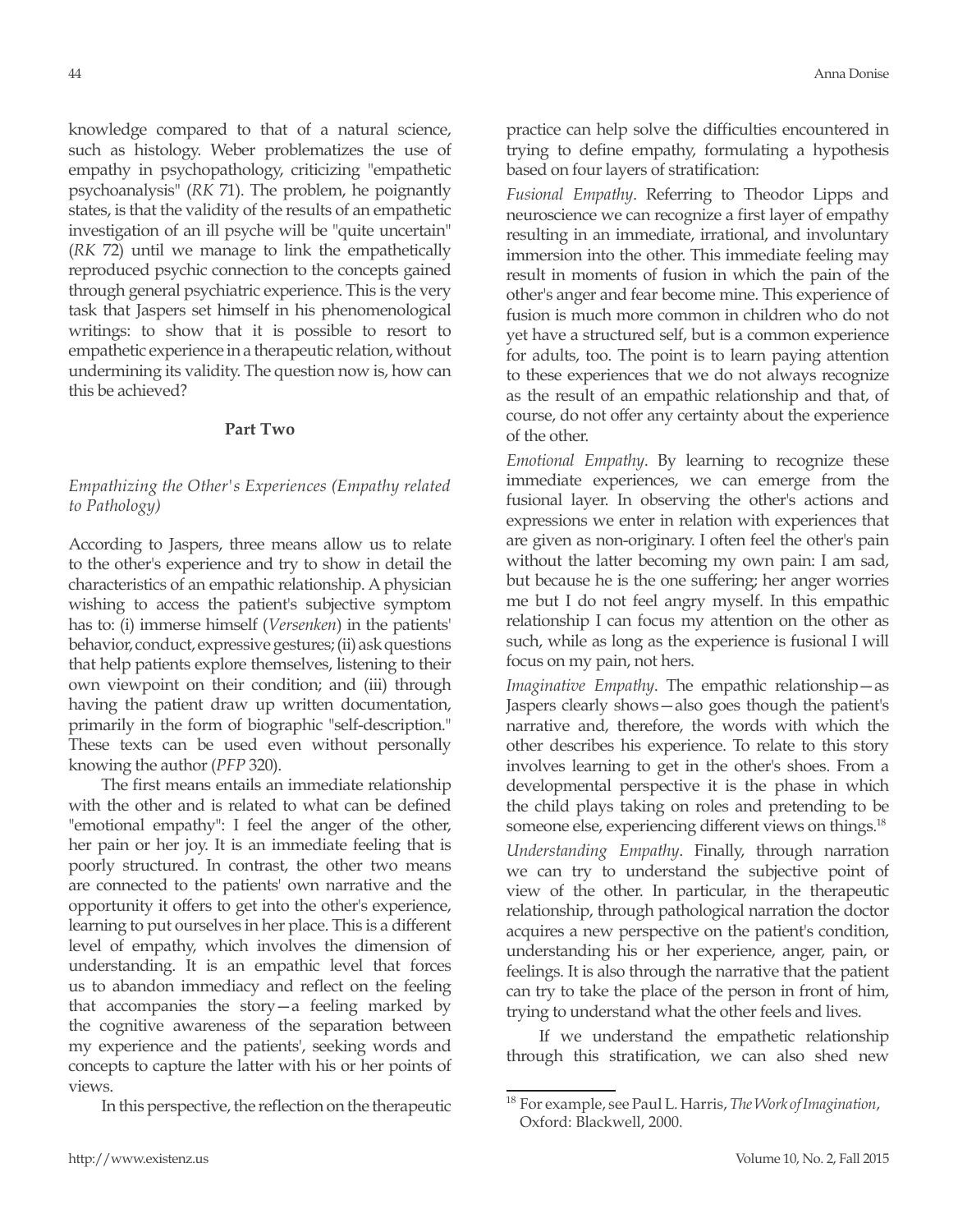light on a theme—that of the so-called "theorem of incomprehensibility"—that generated doubts in the reception of his *General Psychopathology*. 19 Starting from Weber's point of view, according to which one must abandon immediacy to achieve scientific knowledge, Jaspers considers some forms of pathology as incomprehensible and admits that there is a limit to the attempt to establish understanding relationships, thus excluding certain diseases from any therapeutic relationship or leaving them exclusively to organicist explanations. However, Jaspers has never spoken of "non-empathizable" experiences but always of "nonunderstandable" ones, noting the difficulty or inability to bring that particular experience within classical cognitive categories.

Trying to outline a scientific method, Jaspers has not investigated enough the first layers of empathic relationship. While in therapeutic practice it is essential to acquire full knowledge of the differentiation of experience, it is also true that this differentiation goes by different routes, has different stages and also leads to different levels of awareness and understanding. Recognizing that the experience of the other may be our own experience, we can think of a relationship able to dwell longer in immediate feelings, freed from the anxiety of "getting out of it" to acquire the status of scientific methodology. Nonetheless, the ultimate goal has to be to establish a relationship that can be therapeutic.

## *Pathology Related to Empathy*

Empathy, Jaspers writes in *GP*, can also fail. We can meet people whose illness can be described in relation to a difficulty to empathize. In the text he identifies three possible anomalies of empathy: first, its failure, after which everything seems dead. This relates to people who "are no longer conscious of the psychic life of others" (*GP* 64). Second, this failure of empathy consist "in an unpleasantly forceful empathy—the psychic life of others impinges with a fierce vividness on the defenseless victim" (*GP* 64), and finally, there is fantastic and "mistaken empathy" (*GP* 64), which includes psychic elements that are not real.

Once more, reflecting on pathology helps to

focus on one element: the possible failure of the empathic relationship. This failure is not the exclusive prerogative of the disease, on the contrary it is inscribed in the relationship itself. Jaspers refers to individuals who feel as if all is dead around them—that is, those who do not feel the psychic life of others. In his 1923 essay (*NS*), Scheler defined these subjects insensitive or melancholic. These are people who do not feel the experience of others, $20$  who for some reason are unable to grasp the suffering of the other. In some cases it may be a pathological form: for example, writes Scheler, it "occurs frequently in patients (eg. in melancholy)" (*NS* 14). It is a sort of incapacity that is found in any self-absorbed individual immersed "in their own feelings, without being able to generally get an affective apprehension of other people's experience" (*NS* 14). In short, the insensitive person is nearly blind to the feelings of others. Moreover, Scheler shows us other cases in which empathy is a lens through which to understand some behaviors that create suffering in others, building a sort of phenomenology of cruelty: take the case of those persons who can be called "brutal" (*NS* 14). A brutish person is marked by his or her disregard of another person's experience, despite the fact that she apprehends it in her own feeling. In this case it is not a pathological form, a sort of disability that prevents one from feeling: the brutal person feels the pain of the other but does not care, thus refusing to take a sympathetic attitude.

At the peak of such phenomenology we find what Scheler calls the cruel man.<sup>21</sup> The cruel man feels perfectly well the pain and suffering of others, especially if he inflicts it himself. "His joy lies in 'torturing' and in the agony of his victim. As he feels…the increasing pain or suffering of his victim, so his own primary pleasure and enjoyment at the other's pain also increases" (*NS* 14). Thus Scheler describes what today we would call a sadist: a subject who feels pleasure by making the other suffer. In this sense there is a clear difference—both on

<sup>19</sup> Karl Jaspers, *General Psychopathology*, transl. J. Hoenig and Marian W. Hamilton, Baltimore, MD: Johns Hopkins University Press, 1997. [Henceforth cited as *GP*]

<sup>20</sup> Actually, Scheler speaks of *nachfühlen* (empathize). Through the use of the prefix nach, which implies a coming after, Scheler underlines that our feeling here depends on a feeling that precedes it: the other's (*NS* 14).

<sup>&</sup>lt;sup>21</sup> Scheler's description of cruelty seems closer to the concept of sadism in which the sadist feels pleasure by inflicting pain to someone else. See Gilles Deleuze, *Masochism: Coldness and Cruelty*, New York: Zone Books, 1991.